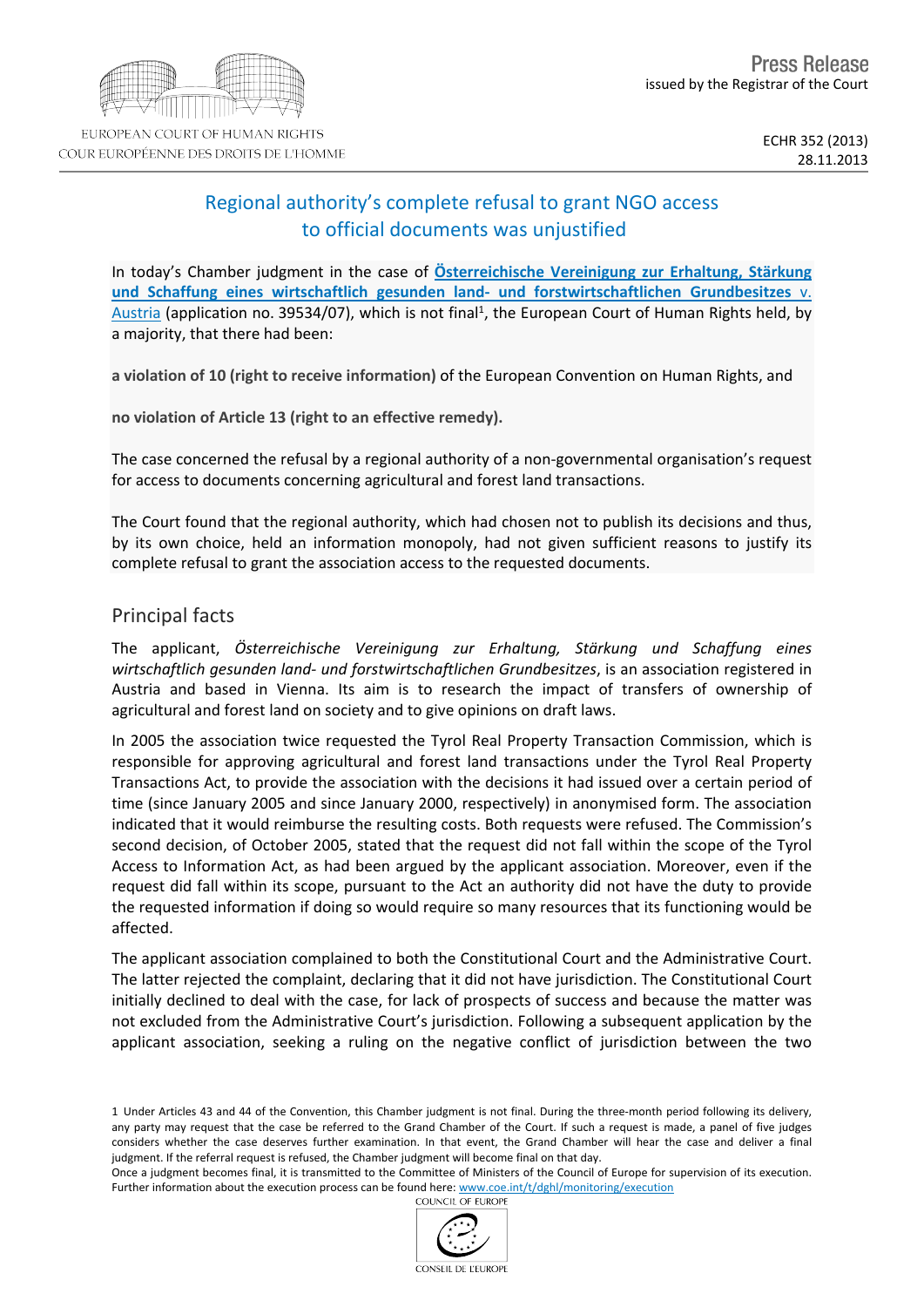courts, the Constitutional Court issued a decision stating that it was competent to decide the matter. In a decision on the merits on 2 December 2011, the Constitutional Court rejected the complaint.

# Complaints, procedure and composition of the Court

The applicant association complained that the refusal of the Tyrol Real Property Transaction Commission to grant the association access to its decisions was in breach of Article 10 (right to receive information). Relying on Article 13 (right to an effective remedy), the applicant association further complained that it did not have an effective remedy in respect of that complaint.

The application was lodged with the European Court of Human Rights on 24 August 2007.

Judgment was given by a Chamber of seven judges, composed as follows:

Isabelle **Berro-Lefèvre** (Monaco), *President*, Elisabeth **Steiner** (Austria), Khanlar **Hajiyev** (Azerbaijan), Mirjana **Lazarova Trajkovska** ("The former Yugoslav Republic of Macedonia"), Julia **Laffranque** (Estonia), Linos-Alexandre **Sicilianos** (Greece), Erik **Møse** (Norway),

and also Søren **Nielsen**, *Section Registrar.*

## Decision of the Court

#### Article 10

The Court observed that the Tyrol Real Property Transactions Act, under which the Real Property Transaction Commission had been created, pursued subjects of general interest, namely preserving land for agriculture and forestry use and avoiding the proliferation of second homes. The applicant association had therefore been involved in the legitimate gathering of information of public interest. Consequently, the refusal of the association's request to be provided with the Commission's decisions had constituted an interference with its right to receive information under Article 10.

The Court was satisfied that the Commission's refusal to provide the applicant association with the decisions had been "prescribed by law" within the meaning of Article 10, in that the Commission had relied on the relevant provisions of the Tyrol Access to Information Act. The court also agreed with the Austrian Government that the interference with the applicant's association's rights had pursued the legitimate aim of the protection of the rights of others.

Concerning the question of whether the reasons given by the Austrian authorities for refusing the applicant association's request had been relevant and sufficient in the circumstances, the Court considered in particular the argument that granting the request would have required substantial resources and thus would have jeopardised the Commission's work. It noted, however, that the refusal had been unconditional, although the association had proposed to reimburse the costs arising from the production and mailing of the requested copies.

Moreover, given that the Commission was a public authority deciding disputes over civil rights, the Court found it striking that none of its decisions were being published, for example in an electronic database. Consequently, much of the difficulty anticipated by the Commission, which would result from providing the association with copies of numerous decisions, had been caused by its own choice not to publish any of its decisions. The Court further noted that the applicant association received anonymised copies of the equivalent decisions from the Real Property Commissions of all other Austrian regions without any particular difficulties.